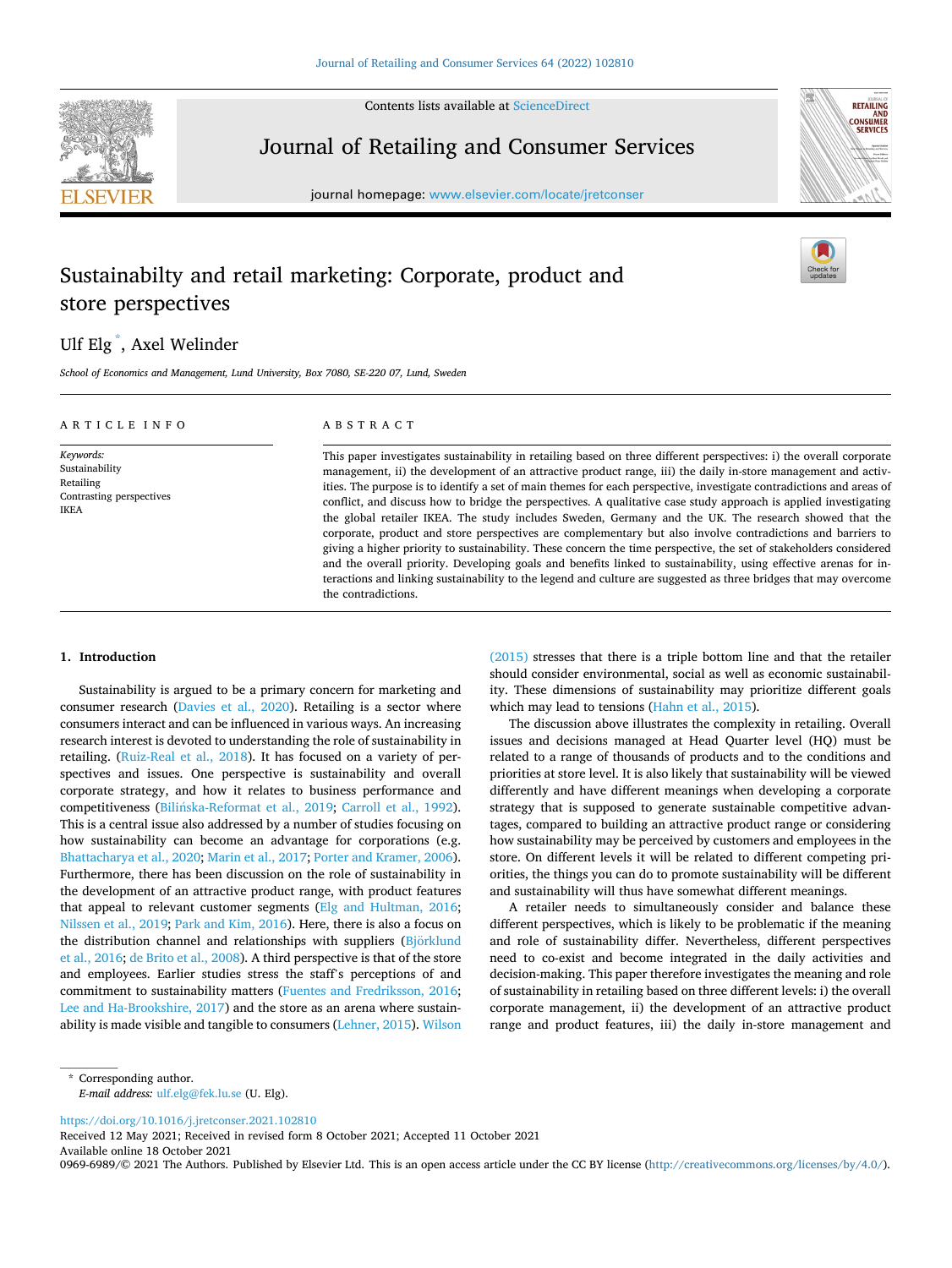activities. The purpose is to identify a set of main themes for each of the three perspectives, investigate contradictions and potential areas of conflict and discuss how the perspectives can be bridged. This also means that we focus entirely on the internal organization and how sustainability is understood by different levels and types of employees; relating this to consumer perspectives and perceptions is beyond the scope of this research. The paper is based upon a qualitative, in-depth study of the global retailer IKEA.

### **2. Theoretical background**

This paper uses the term sustainability when addressing retail initiatives conducted to support societal interests and concerns that go outside of what is required from a legal point of view. Drawing upon the literature on corporate sustainability, the study includes activities that are directed towards environmental, social and economic issues [\(Wilson,](#page-7-0)  [2015\)](#page-7-0). Over the years, the corporate social responsibility (CSR) and the sustainability constructs have come to develop a very similar meaning (c.f. [Bansal and Song, 2017](#page-7-0); [Davis, 1973](#page-7-0); [Hultman and Elg, 2018](#page-7-0)) and this study will also draw upon research investigating CSR. When relevant, it also considers research in closely related areas, such as envi-ronmentalism ([Banerjee, 2001;](#page-7-0) Björklund [et al., 2016\)](#page-7-0), ethical issues ([Lee and Ha-Brookshire, 2017](#page-7-0); [McGoldrick and Freestone, 2008](#page-7-0)) and corporate citizenship [\(Hamann, 2007](#page-7-0)). While CSR appears to have been the most used concept in earlier studies, sustainability is becoming frequent in more recent publications (e.g. [Fuentes and Fredriksson,](#page-7-0)  [2016;](#page-7-0) [Jones et al., 2016;](#page-7-0) [Schleiden and Neiberger, 2020\)](#page-7-0). Another reason for working with the sustainability concept in this study is that it is the one solely used by the case company IKEA.

Sustainability has become an increasingly important concern for retailers ([Ganesan et al., 2009](#page-7-0); [McGoldrick and Freestone, 2008](#page-7-0); [Ruiz-Real et al., 2018\)](#page-7-0). It is a critical component in building a strong image and reputation [\(Lavorata, 2014;](#page-7-0) [Park, 2019;](#page-7-0) Simões [and Sebas](#page-7-0)[tiani, 2017\)](#page-7-0) as well as for creating competitive advantage (Bilińska-R[eformat et al., 2019; Wilson, 2015\)](#page-7-0). A major interest has been devoted to how consumers perceive sustainability and the extent to which it influences their purchase behaviour [\(Dang et al., 2020](#page-7-0); [Elg and Hultman,](#page-7-0)  [2016;](#page-7-0) [Fuentes, 2015\)](#page-7-0). A recurrent theme is the gap between attitudes and behaviour and the actual impact of sustainability on purchase de-cisions [\(Carrigan and Attalla, 2001](#page-7-0); [Nilssen et al., 2019](#page-7-0); Öberseder et al., [2011\)](#page-7-0). It is, however, important to make a distinction between activities taking place at different levels and their implications for sustainability. Other studies have also stressed the complexity of managing retail firms. For example, [Elg \(2007\)](#page-7-0) investigated market orientation in retailing and found that different activities and processes were required in concept and brand development, product and category development and store development. This study argues that a similar approach is required for sustainability.

A considerable number of studies on sustainability are based on a corporate, top management perspective. More generally, [Porter and](#page-7-0)  [Kramer \(2006\)](#page-7-0) argued that companies gain competitive advantage by integrating a social perspective with their business strategy. [Chipman](#page-7-0)  [\(2016\)](#page-7-0) even discussed the hypothesis that companies need their own foreign policy, dealing with different ethical and social aspects. A number of additional authors discuss how social responsibility can be managed by the corporation and related to other strategic concerns (e.g. [Bansal, 2005](#page-7-0); [DuBois and DuBois, 2012;](#page-7-0) [Marin et al., 2017](#page-7-0); [Wilson,](#page-7-0)  [2015;](#page-7-0) [Yuan et al., 2011\)](#page-7-0). Another theme concerns sustainability and management of the supply chain [\(Foerstl et al., 2010](#page-7-0); [Van Tulder et al.,](#page-7-0)  [2009\)](#page-7-0) and building a corporate image ([Du et al., 2010\)](#page-7-0). In a recent study, Bilińska-Reformat et al. (2019) found that retailers became more competitive if they integrated sustainability elements in the business model. Among others, [Wilson \(2015\)](#page-7-0) and Björklund [et al. \(2016\)](#page-7-0) discussed retailers' impact on their value chain when it comes to driving sustainability aspects. [Anselmsson and Johansson \(2007\)](#page-7-0) as well as Simões [and Sebastiani \(2017\)](#page-7-0) and [Park and Kim \(2016\)](#page-7-0) stressed that sustainability aspects influence brand identity and loyalty for a retailer, while [Perry and Towers \(2009\)](#page-7-0) showed the risk of negative publicity consequences if retailers do not consider ethical aspects in their sourcing strategies.

A main theme in the literature related to the product range and features is, however, the extent to which a retailer is responsible for the sustainability of their suppliers and the products offered to customers (e. g., [Amaeshi et al., 2008](#page-7-0); [Andersen and Skj](#page-7-0)øtt-Larsen, 2009; [Elg and](#page-7-0)  [Hultman, 2011](#page-7-0)). This responsibility may involve monitoring compliance as well as constructive collaboration ([Hultman and Elg, 2018; Schneider](#page-7-0)  [and Wallenburg, 2012](#page-7-0)). Another question is to what extent sustainability features actually influence consumers' attitudes and behaviour when they evaluate products. Earlier research suggests that sustainability may have a positive impact on consumer perceptions [\(Bhatta](#page-7-0)[charya et al., 2020;](#page-7-0) [Luo and Bhattacharya, 2006](#page-7-0)), but to what extent sustainability as a product feature will influence actual purchase decisions is more questionable ([Bray et al., 2011; Elg and Hultman, 2016](#page-7-0); [Fuentes, 2015](#page-7-0); [Lavorata, 2014;](#page-7-0) [McGoldrick and Freestone, 2008\)](#page-7-0). In a recent study of food and clothing retailing, [Nilssen et al. \(2019\)](#page-7-0) found that while sustainability aspects were recognized, other factors were more important for consumers' purchase decisions. It is likely that insights like this will also influence managers working with product and range development.

A third dimension is what goes on in the store: how products are displayed, sustainability information, and the activities of the store employees. One main aspect stressed in earlier research is employee commitment to sustainability and how front line staff may influence consumer perceptions of the retailer [\(Zhang et al., 2020](#page-7-0)). [Frostenson](#page-7-0)  [et al. \(2012\)](#page-7-0) further discussed how a retailer's code of conduct may influence store employees' pride and commitment of being in a responsible organization – provided that they receive effective internal communications. Furthermore, in their study of fashion retail employees, [Lee et al. \(2018\)](#page-7-0) found that sustainability was considered highly important, but that retailers may have to use different approaches to gain the commitment of their staff. Other studies further highlight the critical role of employee support for sustainability in the store (e.g. [Fuentes and Fredriksson, 2016](#page-7-0)). More generally, earlier research also suggests that the impressions consumers get when visiting a store have a high degree of significance when it comes to sustainability [\(Grewal and](#page-7-0)  [Levy, 2007;](#page-7-0) [Gupta and Pirsch, 2008](#page-7-0)). In their study of Swedish con-sumers visiting a store, [Elg and Hultman \(2016\)](#page-7-0) found that consumers stressed that they were much more influenced and motivated by messages, practical examples and cases displayed in the store than by general corporate sustainability communications. While the existing body of research offers a general overview, we need a much deeper understanding of what the corporate, product, and store perspectives embrace, how they are related and how they can be integrated.

#### **3. Research method**

Our ambition was to explore, in depth, the sustainability perceptions that prevail at different levels within a retail environment aiming at theory development. It is argued that a qualitative case study approach is relevant for this type of study [\(Crilly and Sloan, 2012; Eisenhardt and](#page-7-0)  [Graebner, 2007](#page-7-0); [Franke and zu Knyphausen-Aufsess, 2014; Ghauri et al.,](#page-7-0)  [2020\)](#page-7-0). The fact that we focus on different organizational levels also suggests an embedded case design ([Yin, 2018\)](#page-7-0). The study has investigated the global retailer IKEA. Sustainability is an integral part of the retailer's corporate strategy and IKEA invests substantial resources in sustainability, concerning the supply chain as well as the stores and the product range.

The empirical study started in October 2016 and ended in November 2019. All information about IKEA's organizational structure refers to this period. In all, 43 respondents in Germany, Sweden and the UK were interviewed. The study covered respondents such as a former CEO, marketing and sustainability managers, functional managers as well as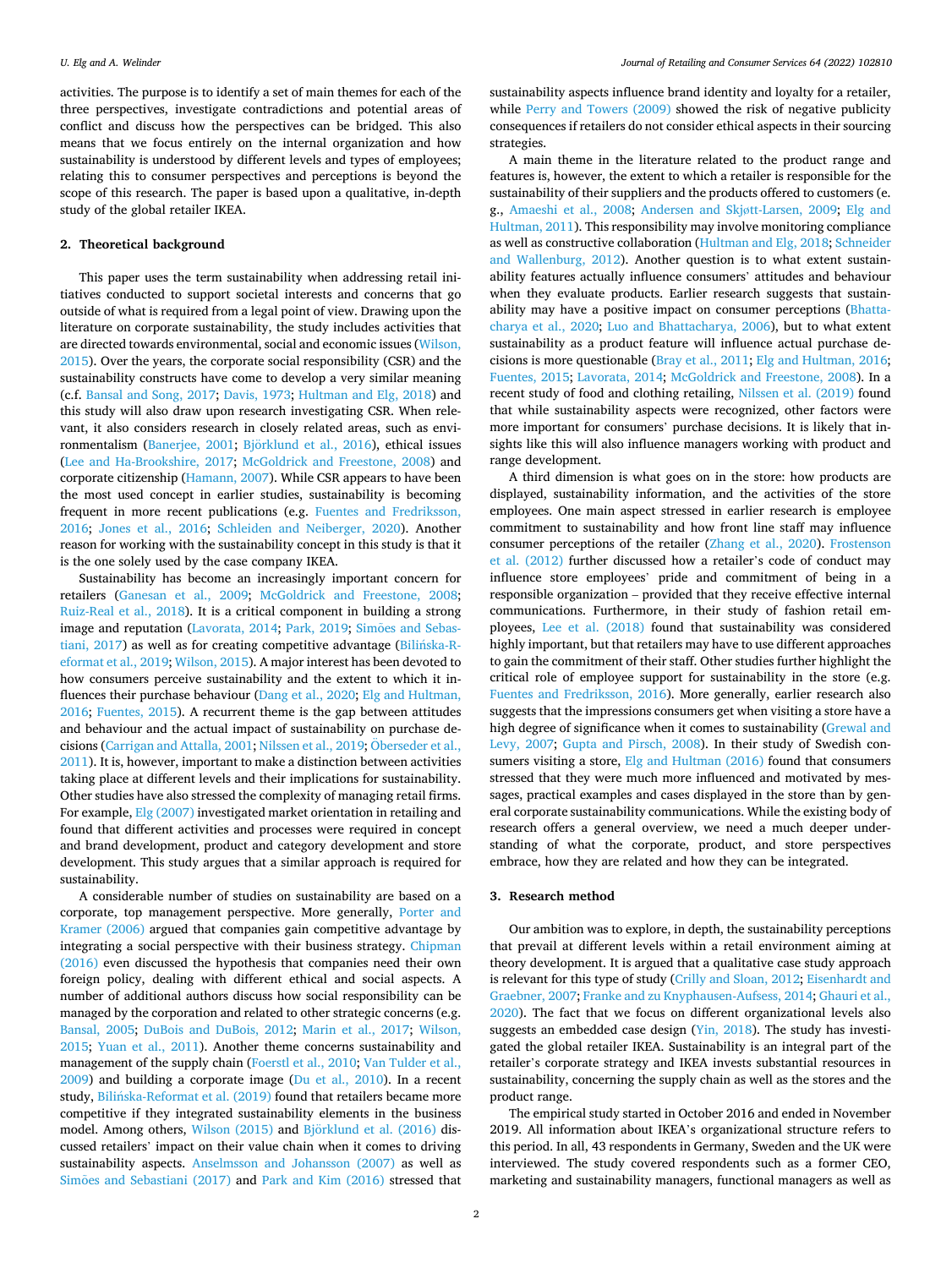store employees. Of these, 13 were specifically responsible for sustainability matters while the rest had broader responsibilities, which were also related to sustainability aspects. 14 interviews were done at the HQ level while 29 respondents worked in a country organization. The quotes presented below were taken from different organizational levels and from respondents representing all three countries included in the research. The respondents were guaranteed to remain anonymous, and therefore we cannot reveal the specific person behind each quote. However, we have included information about whether the respondents belonged to the corporate level or a country organization and whether they work focused solely on sustainability or was of a more general nature. The interviews were between 30 and 90 min long and were semistructured. They were thus structured around a set of themes, covering the respondents' perceptions of IKEA's sustainability strategy including its scope and role, how the respondents perceived the meaning of sustainability and how it was used and implemented within that part of the organization. In addition, the empirical material included different types of internal documents dealing with corporate, product and/or store matters related to sustainability.

The software NVIVO 12 was used for coding the material. It made this part of the research more transparent and systematic [\(Sinkovics](#page-7-0)  [et al., 2008\)](#page-7-0). The first step was to code the material based upon whether statements and accounts concerned aspects to do with corporate matters, the product range, or the store perspective. The statements and accounts that were found to represent one of these three perspectives were then further coded based upon identifying a set of themes including priorities that appeared as the most critical ones for each perspective. NVIVO then also helped to analyse how recurrent and thus relevant a certain theme was. For example, one aspect stressed that the corporate level was how sustainability can be related to branding and positioning, while one focus of the product range perspective was how and if sustainability brings additional product value; the store perspective stressed if and how sustainability adds to the customer experience and drives sales. We then also identified three bridges that were discussed when explaining how sustainability might gain a stronger and more coherent role within the retail organization.

#### **4. Main themes for the three perspectives**

Below, we will first introduce and discuss themes that appeared to be the most central ones at each organizational level. We then present the bridges that we found when analysing the material.

### *4.1. The corporate perspective*

**Embedding sustainability in the whole organization.** One theme that was often brought up by centrally positioned managers, both within and outside the sustainability organization, was the importance of involving sustainability aspects in corporate agendas and guidelines. This was described as a main vehicle for raising the awareness of sustainability throughout the different levels of the organization. Several respondents stressed that it may be very problematic if sustainability becomes an isolated issue that is not a natural part of the daily activities and the business. One example was the work with integrating sustainability in strategic documents. This creates room for manoeuvre and demonstrates that sustainability activities are approved and supported within the organization. At the same time, managers described how sustainability also needs to be a part of more concrete business plans and activities. For example, sustainability was integrated in the retailer's overall business plan, then mirrored in the countries' business plans. One other example brought up was how sustainability was integrated in the yearly commercial calendar that planned different activities, including commercial campaigns and PR-events.

Another task here was to introduce tangible targets and guidelines for sustainability that are a part of assessing managers and co-workers in different areas of the organization. This was stressed when discussing how to evaluate suppliers as well as in terms of having Key Performance Indicators (KPIs) that measure and assess sustainability performance throughout the organization. This was seen as a way of creating a sense of urgency and relevance for everyone:

*"It [sustainability] is embedded in peoples job descriptions, it's got into, it has clear roles and KPI:s across different functions, different people's jobs. You know it's really clearly articulated as how you define success across the business in different areas. Not just like a couple of nice big goals for everyone but it's like "no these parts deliver these in your particular job links to this KPI and this is your job to do."* (Country/ Sustainability)

An additional theme was the relation between sustainability and the IKEA culture. One view was that sustainability might undermine the cost consciousness that has been a pillar of the culture. In order to contradict this view, efforts were made to demonstrate that sustainability can be good business. Furthermore, managers argued that sustainability was already a part of the culture if presented the right way:

*"We felt always responsible for people, we always took care for resources, it seems that the sustainable way is in our DNA. So we are engaged in sustainability right from the beginning."* (Country/Sustainability)

Along this vein, a focus on cutting cost was now regarded as a focus on saving resources and minimizing the impact on the environment.

**Sustainability as a long-term process supporting business.** It is rather well known that corporate management works with a much longer time perspective than, for example, a store manager. The longterm perspective on sustainability appeared to be particularly difficult to accept for some groups of employees. Therefore, when discussing sustainability, establishing a long-term perspective related to business opportunities seemed particularly central:

*"I think you … you have to show how you can be a sustainable business, using recourses sustainability, not exploiting people but actually strengthen people and communities, and being profitable at the same time. And now IKEA also takes a lot of those profits and puts it back into the business and development and all of that and the amount that, even over the last 20 years that has been spent and invested in sustainability in the company has grown exponentially. So, I mean there is also that, but I mean there is this turning profits gives us resources."* (Corporate/ Sustainability)

The overarching strategy was labelled "People and planet positive" and was associated with different long-term goals and strategies. The long-term perspective was not due only to the process of influencing coworkers' mind set, but also to the fact that the change process following decisions regarding sustainability takes a long time. When the decision was taken to only supply LED-lighting or 100% sustainable cotton in the stores, it took several years to change the whole cycle involving suppliers as well as stores and gaining consumer acceptance.

The sustainability strategy involved three main areas: Energy and resources, People and communities, and More sustainable life at home. The strategy development thus involved building competences and knowledge over time within these three areas, such as, for example, expertise in forestry, energy and solar panels as well as understanding sustainability priorities in the wider society. The sustainability work at corporate level also involved collaboration and knowledge exchange with external parties, such as UNICEF, different Non-Governmental Organizations (NGOs) and government actors. This broad and longterm approach also needed to be anchored internally:

*"Part of my journey within my job has been to reposition sustainability, particularly when we start talking about circular economy, as in innovation, as a business development opportunity, as a real growth driver for the business, which it is. Because it's not about, yeah recycling is this much and the rest is much more exciting."* (Country/Sustainability)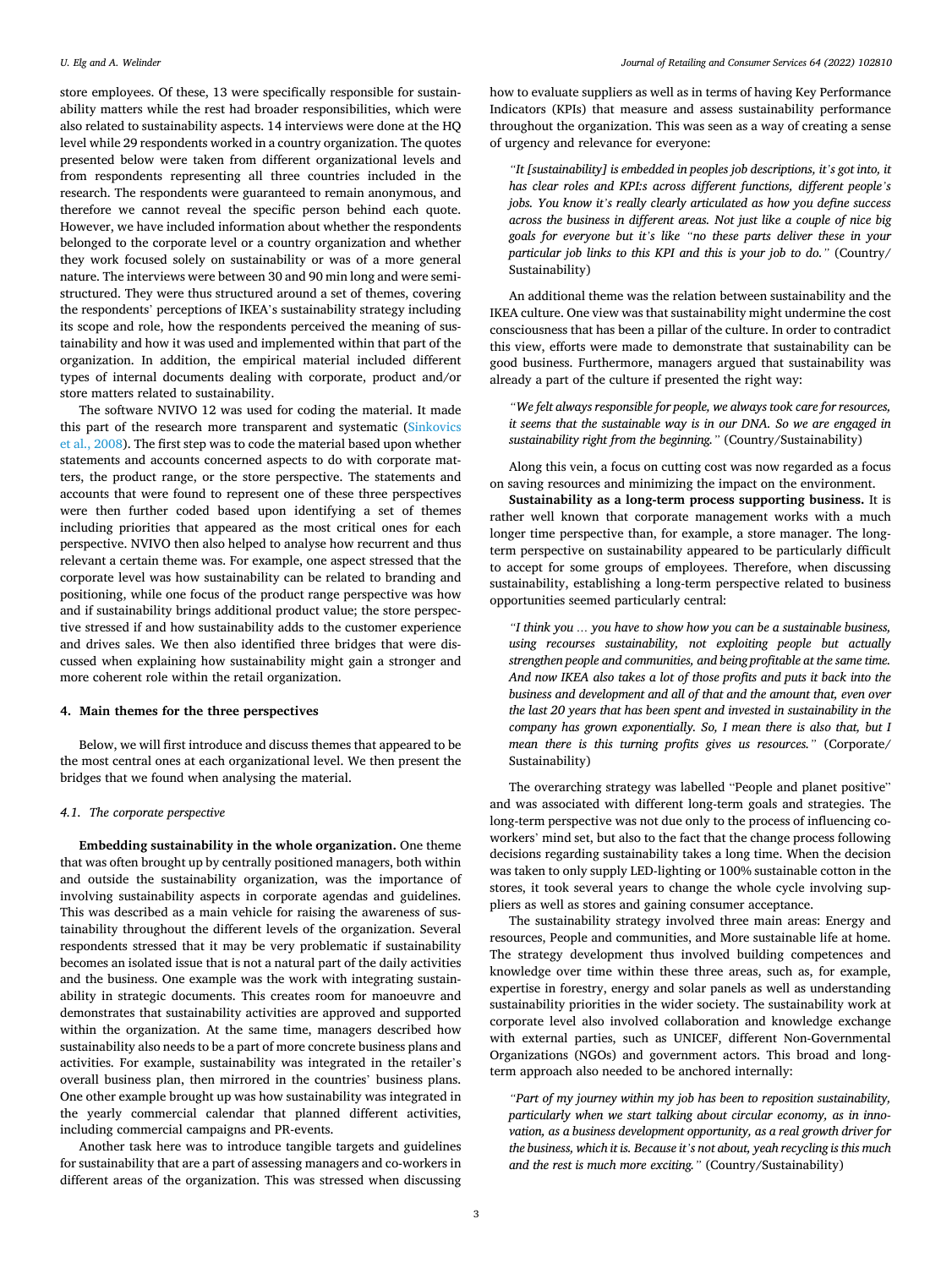**Sustainability and the positioning of IKEA.** Respondents stressed that it was very important to assign IKEA a clear role in the development of sustainability – both externally and internally. Building a strong sustainability position was described as particularly important as the retailer is often associated with low prices and mass consumption. Internally, this was also seen as valuable as it creates pride and commitment among employees. It was argued that IKEA takes much more responsibility than most other retailers, and that it requires a substantial effort to strengthen the sustainability positioning.

*"When you're looking at what we're doing compared to other retailers and other businesses. I mean even if you talk about how we support through UNICEF and making sure that we support third world countries, not only third world countries but also through the refugee camps and everything else that we do there from a sustainable perspective right down to building lots of wind farms and working with solar panels, and making sure that our buildings are really as sustainable as they can be."*  (Country/General)

At the same time, building trust in relation to consumers also requires being able to listen and to respond when things go wrong. This turned out to be a challenge in the UK when media described how plastic straws hurt animals in the sea – straws sold at IKEA. Even if the straws were removed from that market, a lack of trust may remain.

*"But then we become the mean people in the middle that go; listen, we've created this whole, we've really worked on integrity of IKEA and actually on our positioning and our integrity and the benefits and we have all these things. But you know what? All of it can just [snaps her fingers] not become anything. Because if we don't listen, we don't listen back to them! Because that's the whole point, that we listen to them so we work with consumers, what do they need, what are they talking about, what are their fears, how can we help them? But then actually if they go "well listen!" you know, "why should I listen to you if you can't even get straws out of your kitchen?" you know, "why?! You're a big company and you can't even get the straws! And what else are you not telling us?"* (Country/ General)

The challenge to translate messages and adapt the tone and communication to different stakeholders was also highlighted. This required different means of communication and differentiated messages. It also involves being visible in the right places.

*"You need to be part of the conversation, so its now taken for granted that we go to, that we're in places like the world economic forum in Davos, or in the UN in New York. Because those are important places for the global*  agenda *and we met, I think everybody inside, from supervisory board to the shop floor, actually think it's important that IKEA Group's there. Because we have a valid point of view. A leadership point of view on many of these issues. "*(Corporate/Sustainability)

Furthermore, the link between sustainability and the position of the IKEA brand was often highlighted. One main aspect here is that sustainability is something that can support brand trust and credibility. One part regarded as central here was to link IKEA to the main challenges in the society and to show that the company takes a broad responsibility for difficult issues ranging from renewable energy and wind power to supporting people in refugee camps. At the same time, the link between sustainability and the brand needed to be part of the daily communication with customers and around specific products. In addition, the brand values around sustainability were described as an important aspect in order to increase employee engagement:

*"A better everyday life for the many people. That's what it's about. And I think that, it is so brilliant to have that as a vision. Because first of all it's*  what gets us out of bed in the morning. It gets me out of the bed in the *morning at least. But second of all, it answers when you're standing there on the floor in the factory and you need to make a decision. It makes it the* 

*decision easy. Because you have the vision and you have our values and you have the testament. And if you just stick to those documents, then you know what to decide." (Corporate/Sustainability)* 

#### *4.2. Sustainability and the product range*

**Individual product features.** One view stressed by a number of respondents was that sustainability should start from the physical products and their features. The argument was that it will make it much more tangible and credible for customers as well as employees if sustainability is linked to something practical and understandable – it may have to do with energy, materials, working conditions at supplier sites, etc. Linking sustainability to product stories that connect to people was described as a particularly effective approach.

*"… so, we can tell a story about sustainable wood, a story about sustainable cotton, that's one kind of story of sustainability for that specific product. And there is a story around the functionality of that products, waste sorting solutions in Ikea, kitchen made from recycled materials … And it's also a social dimension, sometimes some of our products are made in a refugee camp," (Corporate/General)* 

Nevertheless, a main aspect was to what extent sustainability in itself could be a main selling point or if it is mainly an add-on that is positive but not enough to drive demand for the product. One view was that sustainability aspects are not sufficient and need to be linked to other features that create consumer benefits. One example where this is rather easy is the sale of taps that substantially reduce water consumption. Generally, a frequently expressed opinion was that even if it is great that you can show that a product contributes to sustainability, you also have to present tangible benefits related to functional aspects making life easier, or economic aspects such as low price or saving costs at home.

*"… we're saying we made this in an incredibly cost-effective well defined way, and it has some benefits to you! It makes it easier for you to recycle. This is something which now everyone can do. So it's actually an added benefit to the product itself. It doesn't necessarily needs to say anything about if it's sustainable or not sustainable. It needs to say look, it's great really practicable use for you to a great price and it's got this really great story behind it too."* (Country/Sustainability)

Additional aspects related to product features are innovation, product development and design. Here, it was argued that sustainable design involves the idea that products should be designed in order to last longer than before.

**Balancing the product range.** When discussing the development of the product range it was often clear that different products have different roles and are expected to communicate different aspects. An area like the kitchen was described as having a high sustainability profile with many products that contribute to this. At the same time, it was stressed that building the product range also required considering other aspects, that might lead to contradictions:

*"Looking at sustainability, those products called BTI (breath taking items) … personally I feel that these are wear and tear products and they don't fit my picture of sustainable products very well."* (Country/ General)

The ideas behind driving a circular economy are also to be reflected in the product range development, which supports sustainability messages. At the same time, the circularity messages delivered by a certain product area need to create other customer benefits as well:

*"It might be that we have take back service on sofa textile or whatever and that it's really packaged in a very good circular way. In that case I could add on a story and probably it would come here, not in the big brand story, but it would come into 'ok, lets do a campaign to remind people that we have a take back, yeah. But then it's like always for consumers, what*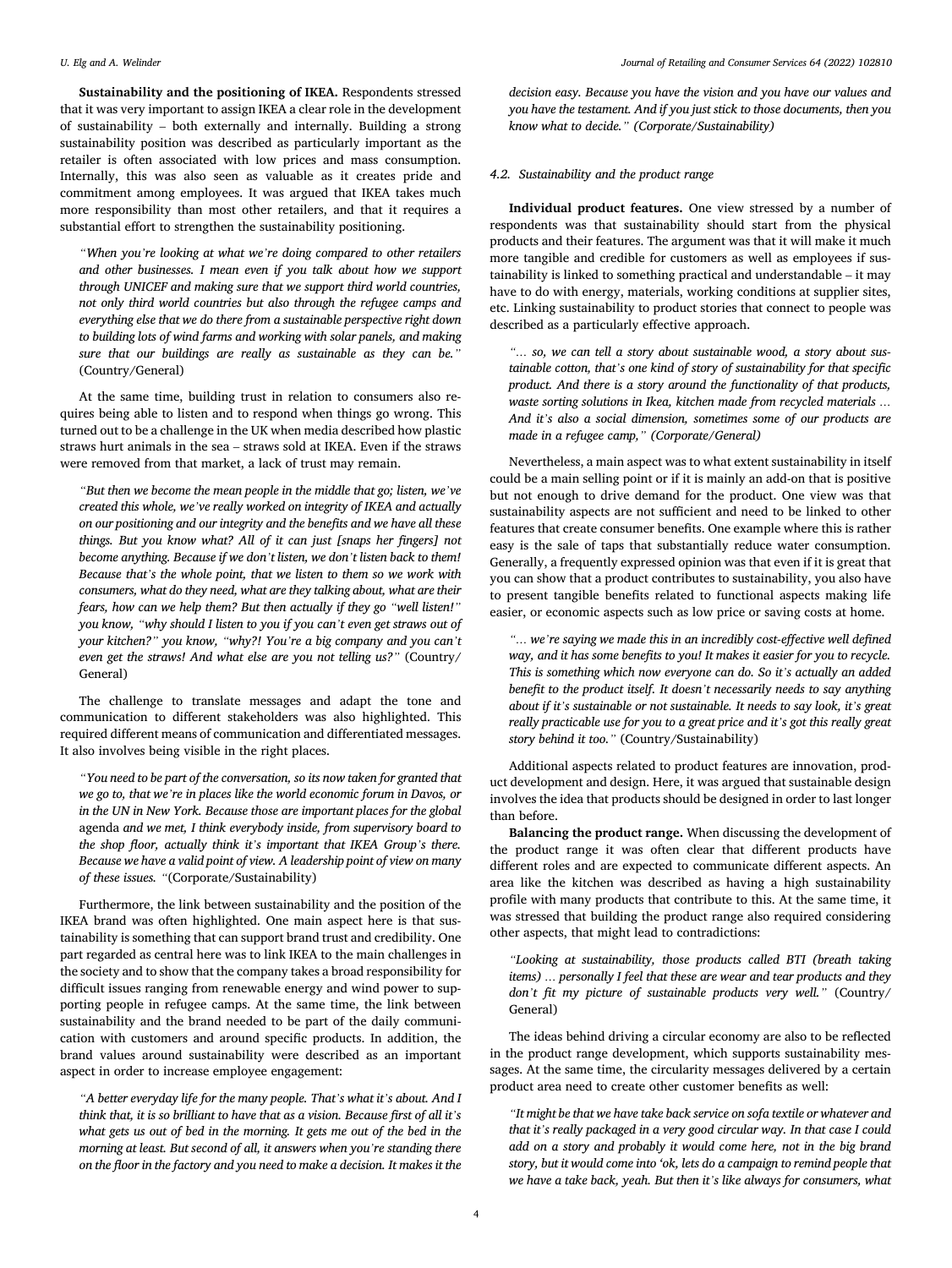#### *U. Elg and A. Welinder*

*benefit they have with that. It's like in London 40% don't have cars. If you take back things you're actually giving them a really good service.*'*." (Country/General)* 

The role of services in supporting the product range was stressed by many respondents. Another aspect is the purchasing organization that is responsible for building the range. While respondents described how different sustainability issues raised by consumers were communicated to IKEA of Sweden (IOS) – the product organization - it was also stressed that purchasing managers did not always recognize these aspects as particularly critical. Getting sustainability into their agenda was described as an ongoing challenge.

#### *4.3. Sustainability in the store*

**Impact on the consumer's shopping experience.** In the interviews, two distinctly different types of consumers were described. One that is looking for a fun, sometimes full day, shopping experience together with friends or family, and another type that knows exactly what they want, aim directly for this item and is already well-informed about relevant product characteristics. A recurrent theme was the importance of keeping visitors happy. Respondents argued that neither of the two types is very receptive to sustainability communication when they visit the store:

*"If you walk through a store you have a potential to see 44,000 messages. But mostly you came to have a funny happening with your family, or you were going to buy something. So you are not really receptive."* (Corporate/General)

A main priority is thus not to influence the customers' mood in the wrong way by pushing unwanted messages. From a store perspective, it was several times questioned whether this is really the best place to highlight and push sustainability. It may be in contrast with the fun happening or it may impose aspects that a more rational and goaloriented customer finds irrelevant for the purchase of the new sofa.

At the same time, the opportunity to create events and entertainment around sustainability was brought up as a way of broadening the customer experience. Examples could be collecting old sofas on the parking lot intended for recycling, arranging a mega-event around sustainability in all the stores where customers were invited to visit different stations promoting different types of messages and insights around sustainability, or arranging a demonstration around LEDlightning technology and its opportunities. Another example was that the IKEA store should have the ambition to be an advisor for consumers regarding how to solve problems and develop a more sustainable life at home.

**Role in planning and designing the store environment.** A recurrent aspect when it comes to planning the store was to drive sales and to what extent sustainability contributes here. Respondents argued that sustainability is usually not an important aspect in the consumer buying process in the store, and at that time it is also not very effective to bring it up. It is more of a background factor than a sales argument. Furthermore, it was described as difficult to argue for giving sustainable products a visible place in the store if they do not drive sales. This is a natural consequence of the fact that the stores and the different departments are evaluated based upon sales figures as a main criterion.

The store was also described as an arena for balancing a large number of interests and messages that compete for consumer attention.

*"I was in a project some years ago where we mapped the number of stakeholders that try to claim their spot in the store. It kind of never ended. And then our job is very much to find a balance."* (Country/ Sustainability)

The issue then becomes how to make sustainability come through and make an impact. From a store planning point of view, it is then also a matter of finding the right balance and approach for different departments to avoid information overload. Here it was argued that in certain departments, such as kitchen and bathroom (due to energy saving and efficiency), children (due to care for health and safety) and the restaurant (where the consumer is more relaxed and not in a shopping mode) sustainability could be emphasized more strongly. On the other hand, in other departments there would mainly be information about sustainability on the price tag.

Another aspect was the sustainability of the store itself. This involved issues such as recycling everything, having solar panels on the roof, running on 100% renewable energy. These issues had a more symbolic than sales driving purpose and also influenced employee perceptions on sustainability. It should be noted that attitudes of employees at different levels were stressed as particularly important, since decision making in IKEA is very decentralized:

*"We have 52 store managers, what do you think? They are not the same. It always depends on their personal preferences. When they are not interested in sustainability they will not participate. They will then do not more than needed. Luckily we have a lot of store managers who are really keen and really interested."* (Country/Sustainability)

Consequently, the dedication of store managers and even department managers is a critical issue for the sustainability impact in the store.

#### **5. Bridging the three perspectives**

The previous section has illustrated how different issues and priorities have been brought to the fore depending on the level within the retail organization and the issues and priorities stressed there. It showed that the perspectives are complementary but also involve contradictions and barriers to giving sustainability a higher priority. The next question addressed is how the perspectives can be integrated and how the barriers can be reduced. Three important bridges are discussed below. It would be reasonable to argue that leadership, employee involvement and training/knowledge exchange are important aspects. However, their importance is already discussed in previous literature (e.g. [Wilson,](#page-7-0)  [2015\)](#page-7-0). They are also discussed in the previous section. We will therefore introduce additional bridges that may, for example, enhance the impact of training, stimulate employee involvement and make leadership more effective in order to support sustainability. They are further discussed below.

#### *5.1. Developing understandable benefits and goals*

All three levels highlighted the importance of presenting sustainability in a way that is relevant for IKEA's business, makes it visible and clearly shows how it contributes on different levels. Several respondents argued that the sustainability work was described in a rather abstract way that was difficult to comprehend and less relevant for respondents' daily work. It is thus important that there is a clear link showing how sustainability contributes to different business goals and how employees can benefit in terms of rewards and performance evaluations by giving priority to sustainability. One example is the importance of KPIs that focus upon sustainability and can be used to evaluate teams on the shop floor as well as different departments and more senior managers. They were discussed at the corporate level but not referred to so much at the other two levels.

Furthermore, our study shows that there needs to be specific and clear goals regarding sustainability as such, in order to avoid it becoming a background factor and something that can be disregarded. This concerns, for example, 100% cotton from sustainable sources, renewable material, FSC (Forest Stewardship Council)-certified wood or LED lightning:

*"If we set a 100% target then there is no doubt for anyone in the IKEAorganization that this is where we are going. If you put 90% then 10% will think that 'ah it does not concern me' But put 100% and it is crystal clear,*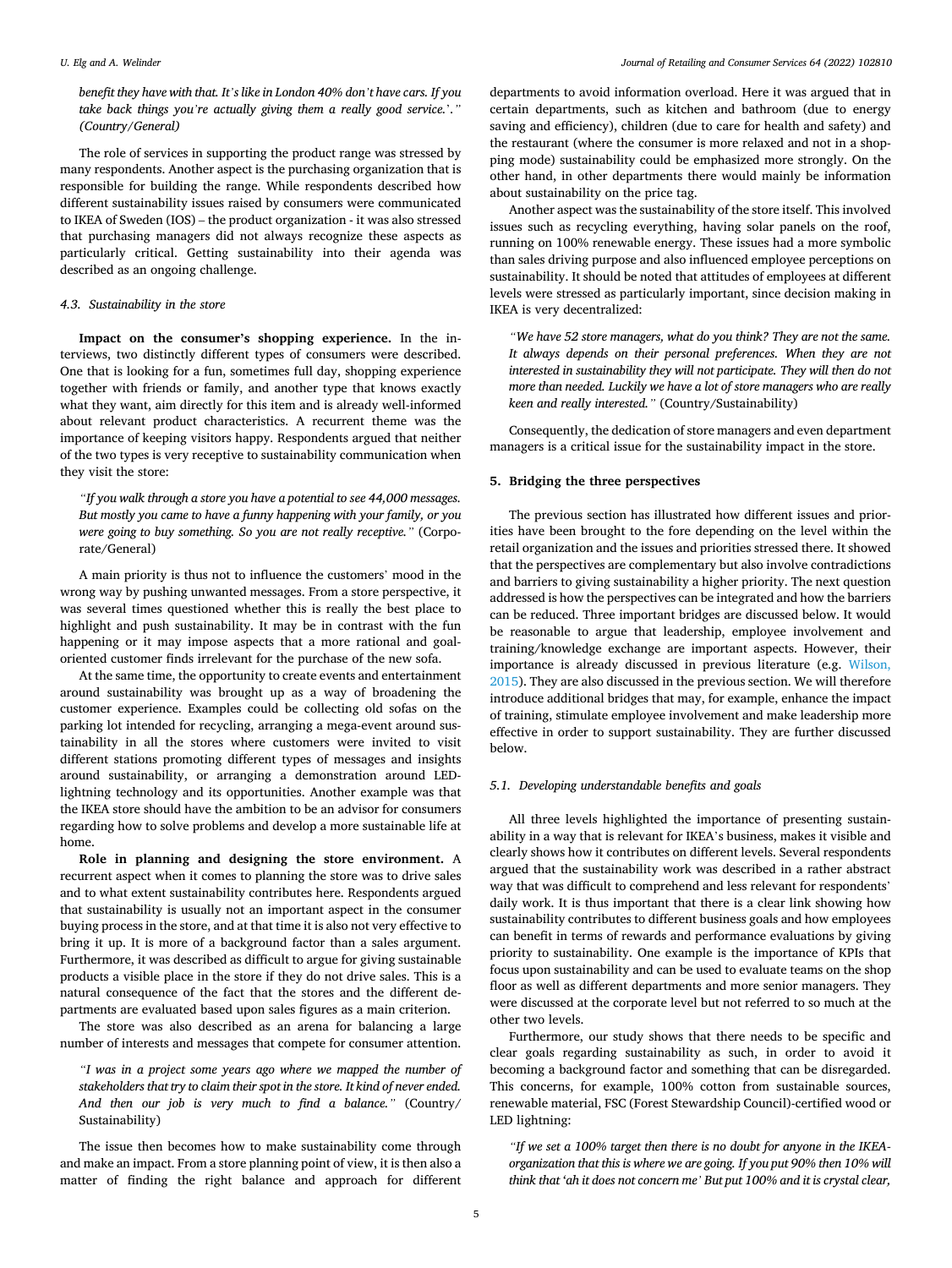*everybody is going there. And then, in most cases', it generates such strength in the organization" (Corporate/Sustainability)* 

Being clear regarding goals and benefits also includes the consumer dimension. We have already discussed that consumers need to experience clear benefits in relation to sustainability - for example that they can reduce energy costs. Furthermore, employees need to understand what the sustainability benefits are from a consumer perspective, so that this can be stressed in direct consumer interaction or through other channels.

#### *5.2. Finding effective arenas for sustainability*

This refers to settings where messages are considered relevant and interactions take place. In other words, it matters where, when and how sustainability is brought up. We have already discussed that certain departments in the store may be more suitable for sustainability messages. Here, the main focus is on interaction between staff and consumers, and to what extent consumers may pay attention to sustainability messages. In addition, there were several examples where IKEA organized specific events around sustainability involving the whole store that were considered engaging for both employees and customers due to the strong focus on different sustainability aspects.

Training and knowledge transfer between the organizational levels was often stressed. However, it matters where and when these activities take place in order for them to be perceived as meaningful. For example, employees mentioned how sustainability messages are ignored during periods when work is stressful or if it is included in a broader training package that puts more emphasis on other things. On the other hand, training that focuses on sustainability more specifically, involving employees from different parts of the organization leading to a more comprehensive and shared understanding of sustainability seemed more effective.

Furthermore, there are a number of arenas, online as well as offline, including product presentations, web pages, newsletters, external media, etc., where different types of sustainability communication may be more or less suitable. It is thus a matter of finding the right mix here, both regarding internal and external communication:

*"We have to be careful about the right message in the right place, and at the right time. Now if you're going to be searching online, and you're interested in sustainability, there is more scope there to tell a story. Because you've got somebody who's actively searched for it and they have the time to then explore it. In a store you don't have that. And what you can do is take your attention away from a product or a solution."*  (Country/General)

External arenas are also a significant part of the mix. For example, participating in committees and high-profile events will also further strengthen the sustainability profile in relation to external stakeholders as well as employees.

#### *5.3. Links to the IKEA legend and history*

Finally, it is remarkable how respondents relate sustainability to IKEA's heritage. The previous section discussed how sustainability was described as a part of the retailer's DNA. Highlighting the link between sustainability and the IKEA legend can serve as a way to increase employee dedication to sustainability, because the heritage and culture is highly recognized within all parts of the organization and deeply rooted. For example, the IKEA vision "Creating a better everyday life for the many people" was developed a long time ago, referring to consumers and their home environment. Much later it has been related to different components of sustainability, such as environmental impact, social issues and working conditions at suppliers. A large number of activities related to "better everyday life …" have been implemented in different parts of the world:

*"We've used the sort of sustainability approach to create the space for it. So wage approach, living wage, multiple increases on the living wage in the US, in UK, in Japan, equalizing pay and benefits of men and women, and of part-time and full-time co-workers in Japan and a really stands around women's rights and LGBT rights. So we can say now the business is an activist around climate change, an activist on equality and it's been driving huge growth and pride in the business." (Corporate/ Sustainability)* 

Another example relates to founder Ingvar Kamprad's *The Testament of a Furniture Dealer* written in 1976 and primarily intended for IKEA coworkers. Respondents often referred to how well sustainability fits in with this publication, even though written long before sustainability was on the agenda, referring to issues such as minimizing the use of raw materials, building stores to minimize the environmental impact, increasing supply chain efficiency, improving life quality in refugee camps and creating new innovative solutions for saving energy by investing in and selling solar panels.

#### **6. Discussion and conclusions**

The insights generated by the empirical study are illustrated in [Fig. 1](#page-6-0). The overall sustainability strategy is formulated by corporate management, focusing on how sustainability will support the market positioning by, for example, strengthening the corporate brand. It is based on a longterm perspective, where IKEA contributes to economic, social and environmental sustainability. Furthermore, a main ambition was to make sustainability embedded and appreciated in the whole organization. When applying a product perspective, it became a matter of how sustainability can contribute and offer additional values as a product feature, as well as how it may drive and strengthen the product range as a whole and how it should be balanced in relation to other features in the range. From a store management perspective, sustainability was considered in relation to whether it had a positive impact on the customer shopping experience. Another aspect was how to manage the sustainability dimension when creating an attractive store environment for consumers and to what extent it actually drives sales.

We identified some main contradictions between the three perspectives. One concerns *the time dimension*. While a long-term view was relevant from a corporate perspective, the store perspective was described as "here and now", while the product management perspective is longer but still limited to the next generation of products and how they are received by customers. Another matter concerns the focus on different stakeholders. While the corporate view recognizes an extensive *set of stakeholders* that will be salient for IKEA in a broad way when considering the overall strategy and positioning, the product perspective is focused on the value chain whereas the store perspective mainly considers customers. These differences also lead to the different perceptions regarding *sustainability relevance*. From a corporate perspective, the relevance becomes rather clear, whereas it is much less clear from a store perspective and far from given when considering support for the product range.

We also identified three bridges that may serve as integrators that enable a retailer to develop a more shared view on the relevance of sustainability. The first one discussed was the use of benefits and goals that support the importance of sustainability. Putting up explicit goals that relate to sustainability, reward systems and evaluation criteria directed at store employees as well as the development and inclusion of new products are some examples. Furthermore, it is critical to stress consumer benefits related to sustainability. In addition, this study stresses that a retailer should consider where and when it is relevant to highlight sustainability. If it is put forward in an arena expected to stress other aspects, managers and employees are likely to find it less relevant. Here, it seems that certain store departments are more effective in promoting sustainability than others, such as children's department, the restaurant or kitchen – simply because sustainability has a higher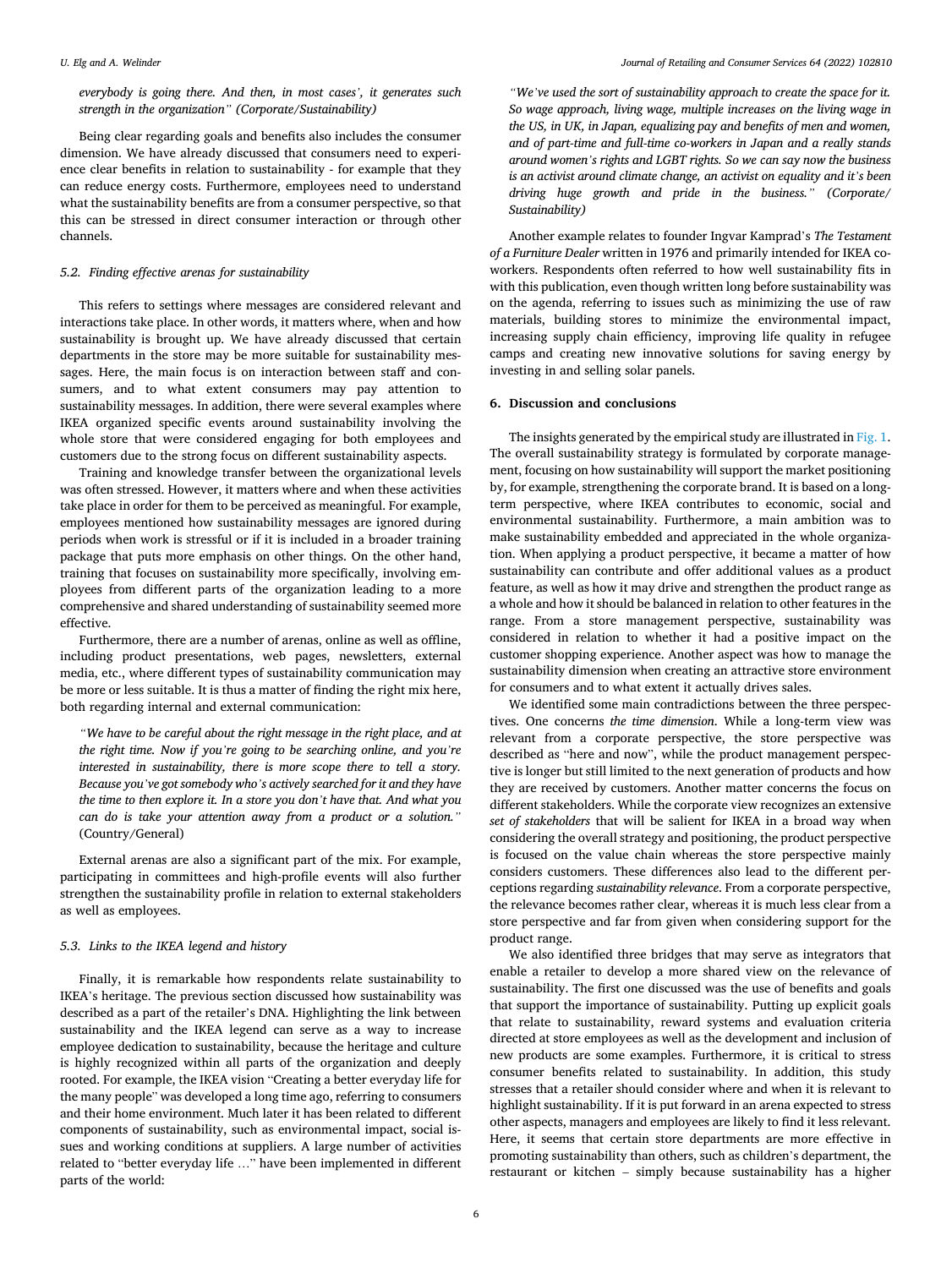<span id="page-6-0"></span>

**Fig. 1.** An integrated retail sustainability framework.

relevance in relation to certain product areas in the eyes of staff as well as consumers. Furthermore, the study shows that promoting sustainability is not limited to internal arenas. On the contrary, employees seem to become motivated when, for example, the CEO gives a speech highlighting sustainability at an external, high-profile event. Finally, our research shows the importance of being able to relate the sustainability matter to the history and culture of the organization. It especially shows how IKEA strived to link the concern for sustainability to the legend of the founder, and how his views and personality have shaped the retailer. For other retailers, as well as for other firms, the most relevant link may not be to a particular person, but we still argue that it is very significant to link sustainability to the culture, critical events or well-established success factors that are usually referred to within the organization.

#### **7. Contributions and future research**

Earlier studies discuss sustainability in relation to corporate strategy, reputation and business models (e.g. Bilińska-Reformat et al., 2019; [Park, 2019](#page-7-0)), as well as product features and supply chain management ([Hultman and Elg, 2018](#page-7-0); [Nilssen et al., 2019](#page-7-0)) and managing the store environment and customer interactions (e.g. [Fuentes and Fredriksson,](#page-7-0)  [2016\)](#page-7-0). While the corporate sustainability strategy has been linked to store development ([Anselmsson and Johansson, 2007](#page-7-0); [Gupta and Pirsch,](#page-7-0)  [2008\)](#page-7-0) and to employee perceptions [\(Frostenson et al., 2012;](#page-7-0) [Lavorata,](#page-7-0)  [2014; Lee et al., 2018\)](#page-7-0), this is one of the first studies to simultaneously consider three different levels for a specific retailer in order to uncover different sustainability perspectives and priorities. This has enabled us to show the contrasting views that exist within a large retail organization, potential conflicting priorities but also factors that may bridge the different perspectives and create a shared understanding of the relevance of sustainability.

Earlier research has also showed that there is a gap between consumer attitudes to sustainability and their purchase behaviour  $(Elg and)$ [Hultman, 2016](#page-7-0); Oberseder [et al., 2011\)](#page-7-0). Mediators that may influence consumer behaviour, such as trust, have also been suggested [\(Dang](#page-7-0)  [et al., 2020\)](#page-7-0) In addition, this paper suggests that there may be a discrepancy between messages developed and communicated to consumers from the corporate level, for example by means of TV commercials and statements on their web page, and the actions from front line staff when interacting with consumers, since their perception of sustainability is not in line with the corporate messages. This may cause confusion among consumers and influence their buying decisions in the store. In order to avoid a negative impact on the brand, it is thus essential that front line staff are aligned with the retailer's overall sustainability approach, and that this approach has relevance when applying other perspectives (c.f. [Zhang et al., 2020\)](#page-7-0).

Overall, sustainability is a critical challenge for managers [\(Davies](#page-7-0)  [et al., 2020](#page-7-0)). From their perspective, it is important to acknowledge the different sustainability perceptions that exist at different levels within the retail organization. It has been argued that top managers have a central role in supporting sustainability in order to ensure employee commitment [\(Hahn et al., 2015](#page-7-0)). While this may be essential, it may, however, not be sufficient. This study stresses the importance of also having clear goals and reward systems for employees that promote sustainability considerations. This is also implied by [Wilson \(2015\)](#page-7-0)  when stressing the importance of clear goals and measurable criteria related to CSR. Furthermore, managers need to identify the most effective arenas for communicating and discussing different types of sustainability issues. They can be internal as well as external, and physical as well as virtual. It is also critical for managers to consider how sustainability can be linked to the culture and heritage of the organization in order to demonstrate that it is a part of the identity.

This has been a qualitative in-depth study of a single retail organization. Future studies need to cover a broader set of organizations. Within retailing, it is possible that the perceptions may vary due to product areas. For example, the opinions of a retailer working with Fast Moving Consumer Goods may be based on some different sustainability perceptions compared to furnishing or electronics. Furthermore, it is relevant to investigate how effective are the three bridges identified here in various types of organizations, and how they affect different sustainability perceptions more specifically. This knowledge would be useful in order to understand when and how they can be used. These aspects can be investigated in further qualitative research, but later also through a more quantitatively orientated approach involving a broad set of firms.